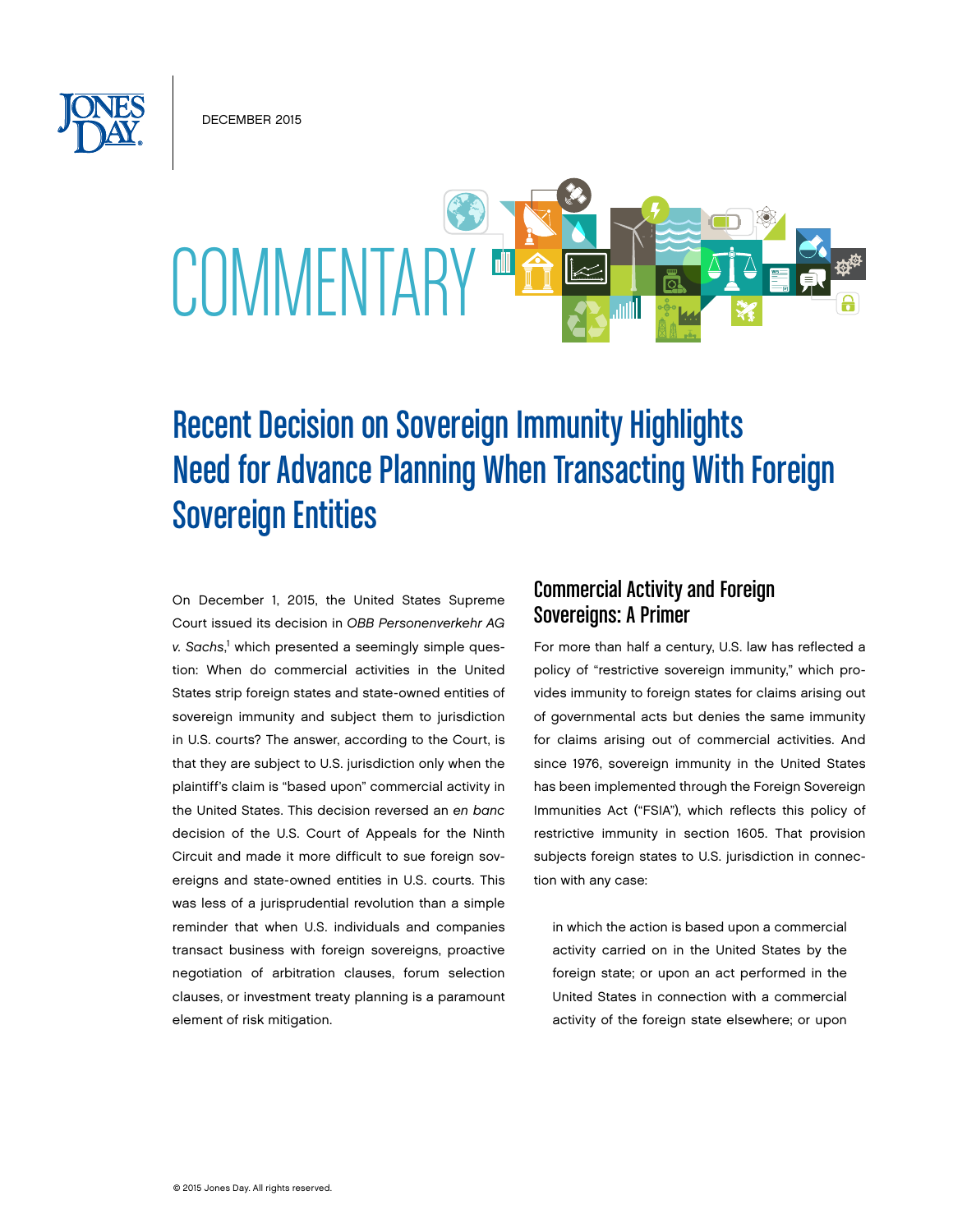an act outside the territory of the United States in connection with a commercial activity of the foreign state elsewhere and that act causes a direct effect in the United States.2

This provision sets forth a number of bases to find an adequate nexus to the United States for jurisdiction to attach. But general language like "in connection with" and "direct effect" has given rise to significant litigation and jurisprudence as states have increasingly entered the marketplace, breached their contracts, and committed commercial torts.

#### OBB Personenverkehr AG v. Sachs

This case focused on a different open-ended phrase in the statute: when a claim is "based upon" a commercial activity.

*Sachs* involved tort claims brought by an American tourist who was seriously injured while boarding a train in Austria. The train was operated by OBB Personenverkehr AG, an Austrian state-owned railway and member of the Eurail Group. Sachs was traveling on a Eurail pass, which she had purchased online from Rail Pass Experts ("RPE"), a travel agent located in Massachusetts.

Sachs filed suit against OBB and other parties in the U.S. District Court for the Northern District of California. Unsurprisingly, OBB asserted sovereign immunity, and the district court dismissed the case on that basis, finding that there was insufficient evidence to find that RPE was OBB's agent such that RPE's sale of the Eurail pass could be imputed to OBB for purposes of establishing jurisdiction under the commercial activity exception of the FSIA. On appeal, a divided panel of the Ninth Circuit affirmed, but the case then went *en banc*.

The *en banc* Court of Appeals held that RPE's sale of the Eurail pass was imputable to OBB under traditional agency doctrine. Thus, OBB had engaged in "commercial activity" in the United States under the FSIA. The court of appeals then considered the question of whether the plaintiff's claims were "based upon" that commercial activity—i.e., whether there was an adequate nexus between Sachs's purchase of the Eurail pass in the United States and her claims. The court said that there was; Sachs's purchase of the pass established

a passenger-carrier relationship with OBB, a necessary element of her negligence claim, and further provided the basis for the warranties that Sachs claimed OBB breached.

The Supreme Court reversed in a unanimous opinion by Chief Justice Roberts. The Court's analysis focused primarily upon whether Ms. Sachs's claims were "based upon" OBB's alleged commercial activity in the United States. The Court relied upon its decision in *Saudi Arabia v. Nelson*, in which it determined that this inquiry requires a court to "identify[] the particular conduct on which the [plaintiff's] action is 'based,'" by looking to the "the 'gravamen of the complaint,'" or "those elements ... that, if proven, would entitle a plaintiff to relief."3 The Court found that the Ninth Circuit's decision did not comport with this standard. Specifically, the Court found that while the U.S. sale of the Eurail pass indeed provided "an element" of her claim, "[u]nder Nelson … the mere fact that the sale of the Eurail pass would establish a single element of a claim is insufficient to demonstrate that the claim is 'based upon' that sale."<sup>4</sup> The Court explained that a "one-element approach" was incompatible with *Nelson*, which required an analysis of the "gravamen" of the claim, or the "core of [the] suit."5 Citing Justice Holmes, the Court noted that "the 'essentials' of a personal injury narrative will be found at the 'point of contact'—'the place where the boy got his fingers pinched.'"6

In this case, "the gravamen of Sachs's suit plainly occurred abroad," as "[a]ll of her claims turn on the same tragic episode in Austria, allegedly caused by wrongful conduct and dangerous conditions in Austria, which led to injuries suffered in Austria."7 The Court also reiterated its concern that applying a broader standard "would allow plaintiffs to evade the Act's restrictions through artful pleading."<sup>8</sup> To wit, any plaintiff could "recast virtually any claim of intentional tort … as a claim of failure to warn, simply by charging the defendant with an obligation to announce its own tortious propensity before indulging it."9 This, the Court held, would "effectively thwart[] the Act's manifest purpose."10

This is becoming a familiar approach of the U.S. Supreme Court. Whether presented as a question of sovereign immunity, personal jurisdiction,<sup>11</sup> or statutory interpretation,<sup>12</sup> claims for acts occurring abroad are getting pushed away from U.S. shores.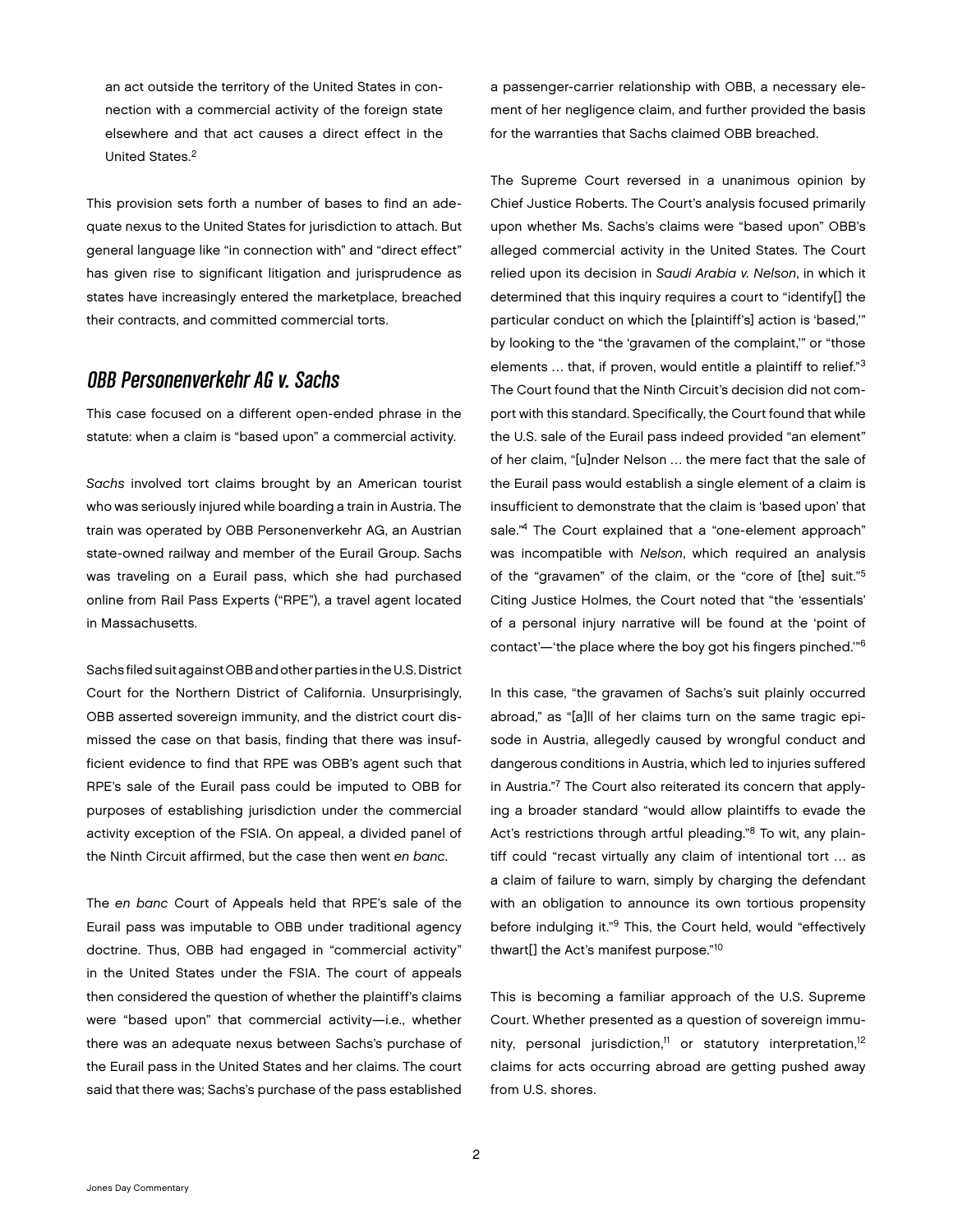### The Upshot for U.S. Business Interests

The Supreme Court's decision in *Sachs* illustrates the difficulty of obtaining jurisdiction under the FSIA. The "gravamen" of a commercial tort committed by a foreign sovereign will rarely occur in the territorial United States,<sup>13</sup> and while political expropriations and nationalizations can sometimes be addressed by U.S. courts, the exception from immunity in those cases is vanishingly small.<sup>14</sup> Accordingly, putative plaintiffs with claims against foreign sovereigns are increasingly forced to thread the eye of a needle to sustain the jurisdiction of a U.S. court.

Ms. Sachs had little opportunity to plan for the risk of a personal injury while traveling in Europe; she could not, as a practical matter, force the putative defendant to consent to U.S. jurisdiction or international arbitration when she bought the ticket and left for Europe. Business interests, though, have much more leverage when transacting or investing abroad, and there are four considerations they should keep in mind.

First, to the extent that a U.S. party wants resort to a U.S. court for its foreign sovereign contracts, it is important to structure the transaction so that the "gravamen" of any breaches will be in the United States. Where, for instance, a foreign sovereign breaches a contract by failing to complete a contractual obligation that must be performed in the United States (for example, payment in U.S. dollars into a U.S. account), such a breach is usually sufficient to be a direct effect in the United States and, thus, implicate the commercial activity exception to the FSIA.<sup>15</sup>

Second, state parties can consent to a particular forum—like U.S. courts—to settle their disputes, and such a choice is typically respected.16 That choice may also strip a state or state-owned entity of its sovereign immunity.<sup>17</sup> Again, though, it should come as no surprise to learn that states and stateowned entities rarely agree to having their acts—even their commercial acts—adjudicated by a foreign court.

Third, a more typical strategy is for the parties to choose international arbitration in a third state. If a state or state-owned entity can meaningfully contract (to the purchase or sale of good, for instance), it can also meaningfully consent to a private arbitral forum to resolve any disputes resulting from the

contract. Sovereign immunity is not implicated, at least at the outset, and the choice to arbitrate will typically be enforced.<sup>18</sup> Immunity issues will arise down the line only if the claim is successful, the respondent refuses to pay, and the claimant needs to attach the state's assets to satisfy the award.

Fourth, when a state or state-owned entity will not agree to specify a neutral forum, that choice can, in some respects, be unilaterally imposed on it. Private parties who are broadbased "investors" in a foreign state—because, for instance, they own shares in local companies, tangible or intangible rights, and long-term operations—can and should structure those investments to take advantage of investment treaties. There are more than 3,000 such treaties in force, and by routing that investment through a country that has an investment treaty with the host state, disputes arising from those investments (and even the contracts in furtherance of those investments) can be subject to compulsory arbitration against the state. With this simple step, the investor is assured of a neutral forum for its disputes.<sup>19</sup>

With these structures in place, the difficulties and idiosyncrasies of the FSIA can be largely avoided, and claims can be brought against a foreign state in a neutral forum (i.e., not its own courts). For multinational business interests, no less than personal injury plaintiffs like Ms. Sachs, this can often be a case-determinative result.

#### Lawyer Contacts

For further information, please contact your principal Firm representative or one of the lawyers listed below. General email messages may be sent using our "Contact Us" form, which can be found at [www.jonesday.com/contactus/.](http://www.jonesday.com/contactus/)

Charles T Kotuby Jr. Washington +1.202.879.5409 [ctkotubyjr@jonesday.com](mailto:ctkotubyjr@jonesday.com)

Melissa S. Gorsline Washington +1.202.879.5421 msgorsline@jonesday.com Baiju S. Vasani London +44.20.7039.5121 Washington +1 202.879.3888 [bvasani@jonesday.com](mailto:bvasani@jonesday.com)